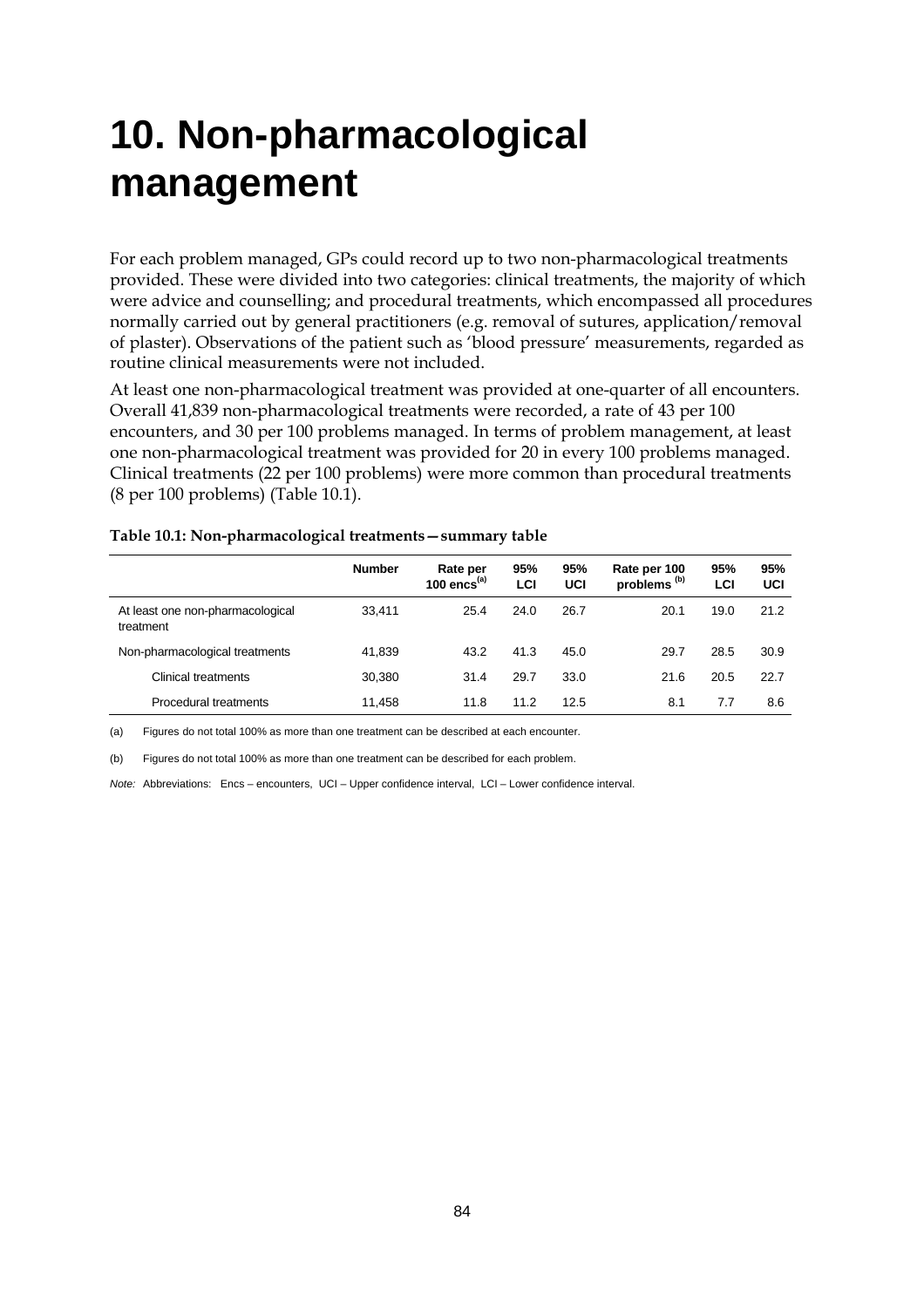## **10.1 Clinical treatments**

### **10.1.1 Number of clinical treatments at encounter**

There were 30,380 clinical treatments provided, at a rate of 31.4 per 100 encounters (Table 10.1). At three-quarters of consultations (74.5%), and for the vast majority of problems (80.2%), the GP recorded no clinical treatments. At 20.6% of encounters one clinical treatment was provided, while relatively few had two or more (Table 10.2).

| Number of clinical treatments | Number of<br>encounters | $%$ of<br>encounters | Number of<br>problems | $%$ of<br>problems |
|-------------------------------|-------------------------|----------------------|-----------------------|--------------------|
| Nil                           | 72,143                  | 74.5                 | 112,991               | 80.2               |
| One                           | 19,973                  | 20.6                 | 25,285                | 18.0               |
| Two                           | 4,074                   | 4.2                  | 2,548                 | 1.8                |
| Three                         | 589                     | 0.6                  |                       |                    |
| Four or more                  | 121                     | 0.1                  |                       |                    |
| Total*                        | 96,900                  | 100.0                | 140,824               | 100.0              |

**Table 10.2: Number of clinical treatments provided**

Totals may not equal N due to rounding of weighted encounters.

## **10.1.2 Age–sex specific rates of clinical treatments**

There were few differences between males and females in the age–sex specific rates of treatments provided. This is interesting as these treatments include much of the psychosocial counselling provided by GPs, and some might have expected that these would be provided relatively more often to females than to males.

Rates of counselling and advice were understandably lower in childhood (ranging between 24 and 26 per 100 encounters), and peaked for females in young adulthood, declining gradually through the older age groups (Figure 10.1).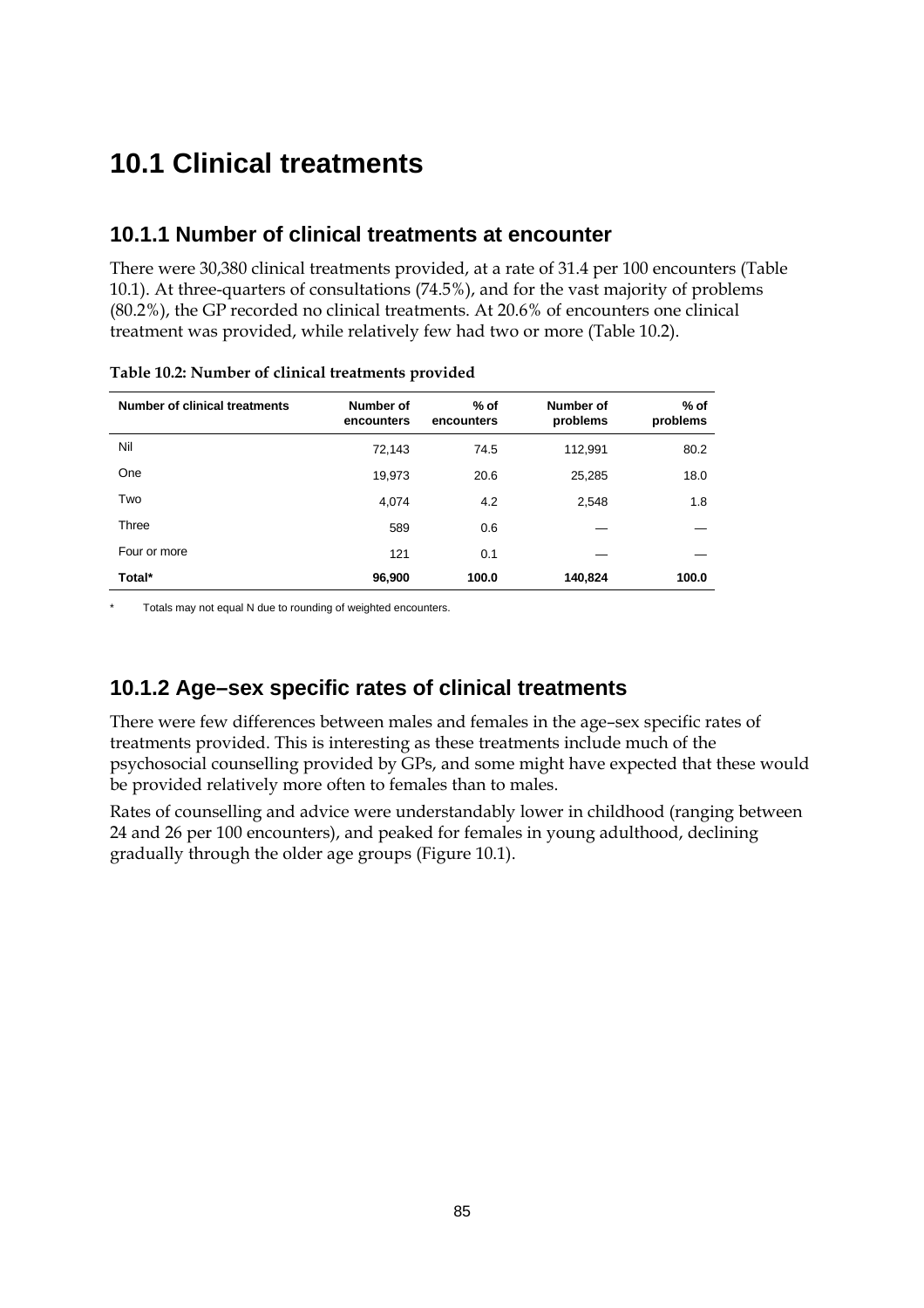

## 10.1.3 Most frequent clinical treatments

The most frequent clinical treatments were advice or education about self-management of the problem (e.g. take fluids and rest) which accounted for 14.4% of all non-pharmacological treatments and occurred at a rate of 6.2 per 100 encounters. Advice about weight or nutrition (including advice about diet and weight management) was provided at a rate of 3.8 per 100 encounters. GPs also provided a range of counselling and advice about other aspects of health such as drug and alcohol use, smoking, exercise, life-style and relationship issues, although these were relatively infrequent (Table 10.3).

General or unspecified advice or education was given at a rate of 3.5 per 100 encounters. Counselling about the problem being managed (2.9 per 100 encounters) and counselling of a psychological nature (2.5 per 100 encounters) also occurred frequently. The role of the GP in dealing with the psychosocial aspects of the patient's health are quantified to some extent by these figures.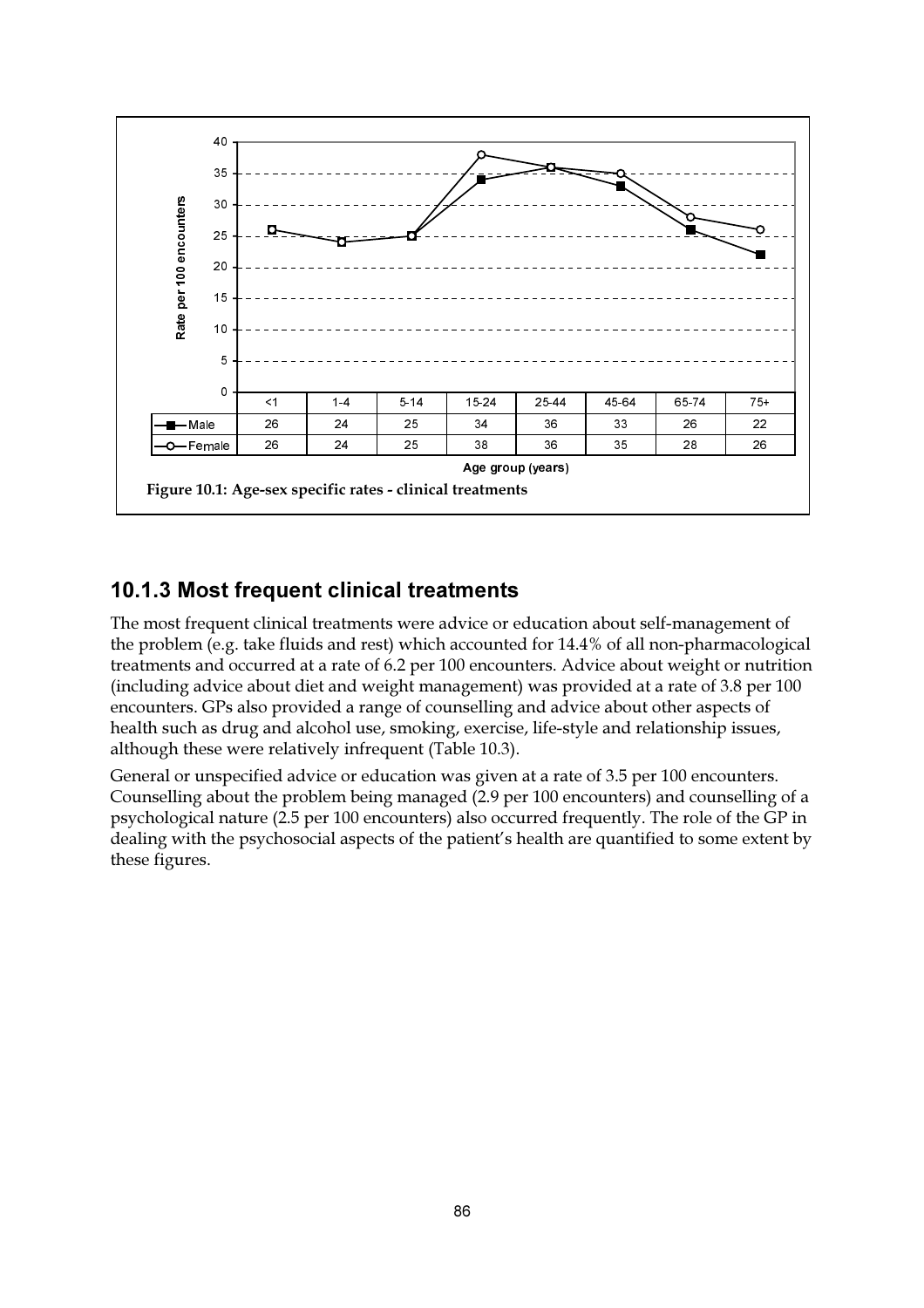| Treatment*                                     | <b>Number</b> | % of non-<br>pharmacological<br>treatments | Rate per<br>100 encs $(a)$<br>$(N=96,901)$ | 95%<br>LCI           | 95%<br>UCI |
|------------------------------------------------|---------------|--------------------------------------------|--------------------------------------------|----------------------|------------|
| Advice/education-treatment                     | 6,006         | 14.4                                       | 6.2                                        | 5.5                  | 6.8        |
| Counsel/advice-nutrition/weight                | 3,636         | 8.7                                        | 3.8                                        | 3.4                  | 4.1        |
| Advice/education                               | 3,394         | 8.1                                        | 3.5                                        | 2.7                  | 4.3        |
| Counselling-problem                            | 2,832         | 6.8                                        | 2.9                                        | 2.4                  | 3.5        |
| Counselling-psychological                      | 2,409         | 5.8                                        | 2.5                                        | 2.2                  | 2.8        |
| Advice/education-medication                    | 2,321         | 5.6                                        | 2.4                                        | 2.1                  | 2.7        |
| Reassurance, support                           | 1,588         | 3.8                                        | 1.6                                        | 1.3                  | 2.0        |
| Counsel/advice-exercise                        | 1,318         | 3.2                                        | 1.4                                        | 0.9                  | 1.8        |
| Observe/wait                                   | 991           | 2.4                                        | 1.0                                        | 0.5                  | 1.5        |
| Other admin/document                           | 849           | 2.0                                        | 0.9                                        | 0.7                  | 1.1        |
| Counsel/advice-health/body                     | 792           | 1.9                                        | 0.8                                        | 0.3                  | 1.4        |
| Sickness certificate                           | 708           | 1.7                                        | 0.7                                        | 0.3                  | 1.1        |
| Counsel/advice-smoking                         | 603           | 1.4                                        | 0.6                                        | 0.4                  | 0.8        |
| Counsel/advice-relationship                    | 389           | 0.9                                        | 0.4                                        | 0.2                  | 0.6        |
| Counsel/advice-prevention                      | 376           | 0.9                                        | 0.4                                        | 0.1                  | 0.7        |
| Counsel/advice-relaxation                      | 351           | 0.8                                        | 0.4                                        | 0.1                  | 0.6        |
| Counsel/advice-alcohol                         | 341           | 0.8                                        | 0.4                                        | 0.1                  | 0.6        |
| Counsel/advice-life-style                      | 295           | 0.7                                        | 0.3                                        | 0.0                  | 0.8        |
| Family planning                                | 282           | 0.7                                        | 0.3                                        | 0.0                  | 0.6        |
| Counsel/advice-other                           | 174           | 0.4                                        | 0.2                                        | 0.0                  | 0.4        |
| Counsel/advice-drug abuse                      | 163           | 0.4                                        | 0.2                                        | 0.0                  | 0.9        |
| Counsel/advice-pregnancy                       | 122           | 0.3                                        | 0.1                                        | 0.0                  | 0.5        |
| Counsel/advice-STDs                            | 119           | 0.3                                        | 0.1                                        | 0.0                  | 0.6        |
| Counsel/advice-occupational                    | 94            | 0.2                                        | 0.1                                        | 0.0                  | 0.4        |
| Advice/education-mothercare                    | 94            | 0.2                                        | 0.1                                        | 0.0                  | 0.6        |
| Advice-care of other person                    | 89            | 0.2                                        | 0.1                                        | 0.0                  | 0.5        |
| Subtotal: most frequent clinical<br>treatments | 30,334        | 72.5                                       | $\ddot{\phantom{0}}$                       | $\ddot{\phantom{0}}$ | $\cdot$ .  |
| Total non-pharmacological<br>treatments        | 41,839        | 100.0                                      | 43.2                                       | 41.3                 | 45.0       |

## **Table 10.3: Most frequent clinical treatments**

(a) Figures do not total 100% as more than one non-pharmacological treatment can be managed at each encounter. Also only percentages >=0.2% included.

\* Includes multiple ICPC-2 or ICPC-2 PLUS codes (see Appendix IV).

*Note:* Abbreviations: Encs – encounters, UCI – Upper confidence interval, LCI – Lower confidence interval.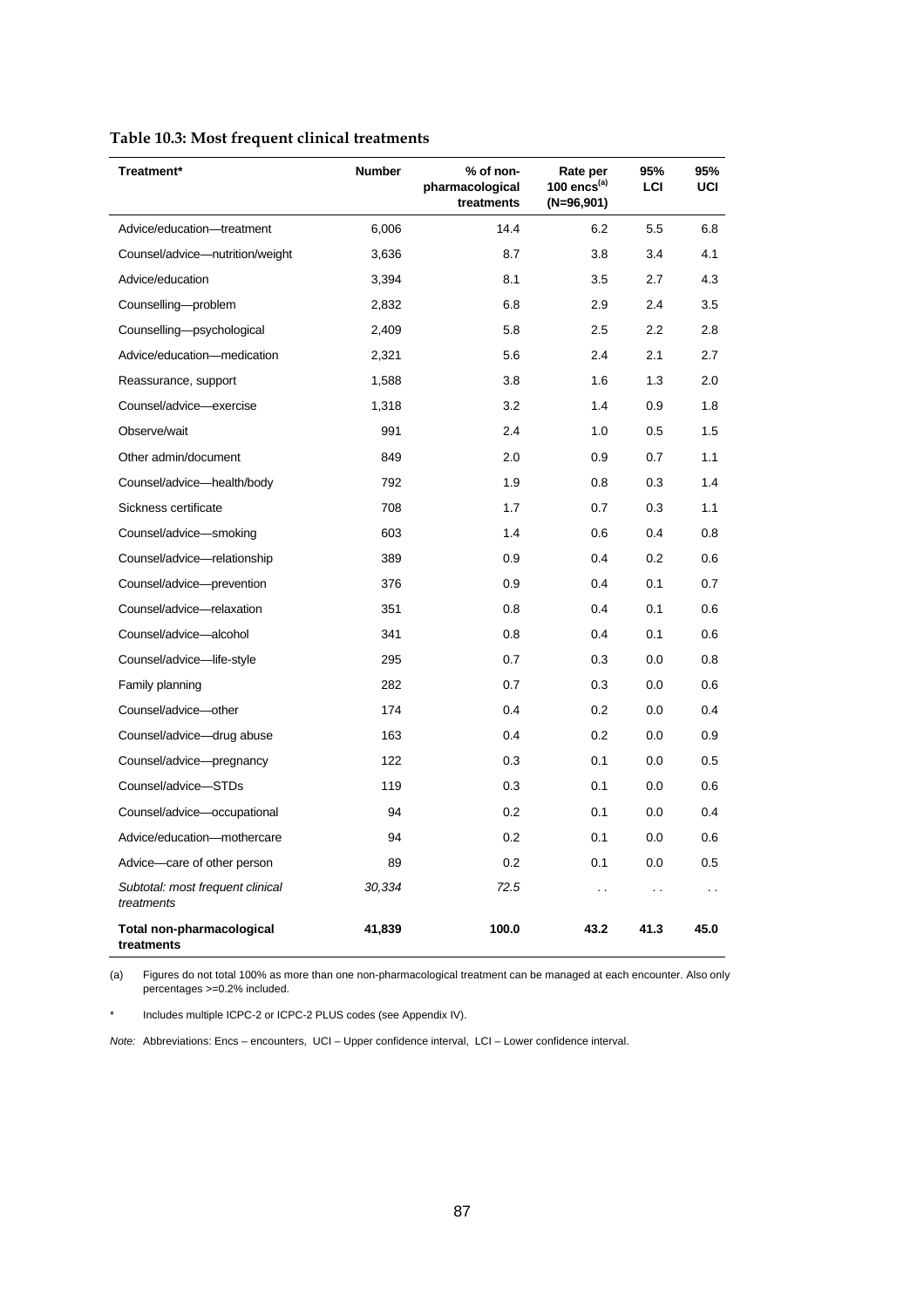## **10.1.4 Problems managed with clinical treatments**

| Problem managed                                           | <b>Number</b> | % probs managed<br>with a clinical<br>treatment | Rate per<br>100 encs $(a)$<br>$(N=96,901)$ | 95%<br>LCI | 95%<br>UCI           |
|-----------------------------------------------------------|---------------|-------------------------------------------------|--------------------------------------------|------------|----------------------|
| Depression*                                               | 1,565         | 5.6                                             | 1.6                                        | 1.4        | 1.8                  |
| URTI                                                      | 1,192         | 4.3                                             | 1.2                                        | 0.9        | 1.6                  |
| Hypertension*                                             | 913           | 3.3                                             | 0.9                                        | 0.7        | 1.1                  |
| Anxiety*                                                  | 726           | 2.6                                             | 0.8                                        | 0.6        | 0.9                  |
| Lipid disorder                                            | 704           | 2.5                                             | 0.7                                        | 0.5        | 0.9                  |
| Diabetes*                                                 | 659           | 2.4                                             | 0.7                                        | 0.5        | 0.9                  |
| Gastroenteritis, presumed infection                       | 545           | 2.0                                             | 0.6                                        | 0.3        | 0.8                  |
| Asthma                                                    | 535           | 1.9                                             | 0.6                                        | 0.3        | 0.8                  |
| Back complaint*                                           | 525           | 1.9                                             | 0.5                                        | 0.3        | 0.8                  |
| Sprain/strain*                                            | 495           | 1.8                                             | 0.5                                        | 0.3        | 0.7                  |
| Acute stress reaction                                     | 439           | 1.6                                             | 0.5                                        | 0.2        | 0.7                  |
| Viral disease NOS                                         | 427           | 1.5                                             | 0.4                                        | 0.2        | 0.7                  |
| Obesity (BMI> 30)                                         | 338           | 1.2                                             | 0.4                                        | 0.1        | 0.6                  |
| Acute bronchitis/bronchiolitis                            | 321           | 1.2                                             | 0.3                                        | 0.1        | 0.6                  |
| Osteoarthritis*                                           | 301           | 1.1                                             | 0.3                                        | 0.1        | 0.5                  |
| Gastrointestinal infection                                | 299           | 1.1                                             | 0.3                                        | 0.0        | 0.6                  |
| Immunisation/vaccination (all)*                           | 281           | 1.0                                             | 0.3                                        | 0.0        | 0.6                  |
| Contact dermatitis                                        | 278           | 1.0                                             | 0.3                                        | 0.1        | 0.5                  |
| Sleep disturbance                                         | 271           | 1.0                                             | 0.3                                        | 0.1        | 0.5                  |
| UTI*                                                      | 228           | 0.8                                             | 0.2                                        | 0.0        | 0.4                  |
| Menopausal complaint                                      | 228           | 0.8                                             | $0.2\,$                                    | 0.0        | 0.5                  |
| Menstrual problems*                                       | 203           | 0.7                                             | 0.2                                        | 0.0        | 0.4                  |
| Constipation                                              | 200           | 0.7                                             | 0.2                                        | 0.0        | 0.4                  |
| Weakness/tiredness general                                | 198           | 0.7                                             | 0.2                                        | 0.0        | 0.4                  |
| General check-up*                                         | 197           | 0.7                                             | 0.2                                        | 0.0        | 0.5                  |
| Tobacco abuse                                             | 188           | 0.7                                             | $0.2\,$                                    | 0.0        | 0.5                  |
| Drug abuse                                                | 187           | 0.7                                             | 0.2                                        | 0.0        | 0.9                  |
| Oesophageal disease                                       | 179           | 0.6                                             | 0.2                                        | 0.0        | 0.4                  |
| Pregnancy*                                                | 177           | 0.6                                             | 0.2                                        | 0.0        | 0.5                  |
| Bruise/contusion                                          | 175           | 0.6                                             | 0.2                                        | 0.0        | 0.4                  |
| Subtotal: top 30 problems managed with clinical treatment | 12,973        | 46.6                                            | $\ddot{\phantom{0}}$                       |            | $\ddot{\phantom{0}}$ |
| Total problems managed with clinical treatment            | 27,832        | 100.0                                           | 28.7                                       | 27.3       | 30.2                 |

**Table 10.4: Top 30 problems managed with a clinical treatment**

(a) Figures do not total 100% as more than one treatment can be described at each encounter. Also only treatments >=0.5% included.

Includes multiple ICPC-2 or ICPC-2 PLUS codes (see Appendix IV).

*Note:* Abbreviations: Probs – problems, Encs – encounters, UCI – Upper confidence interval, LCI – Lower confidence interval.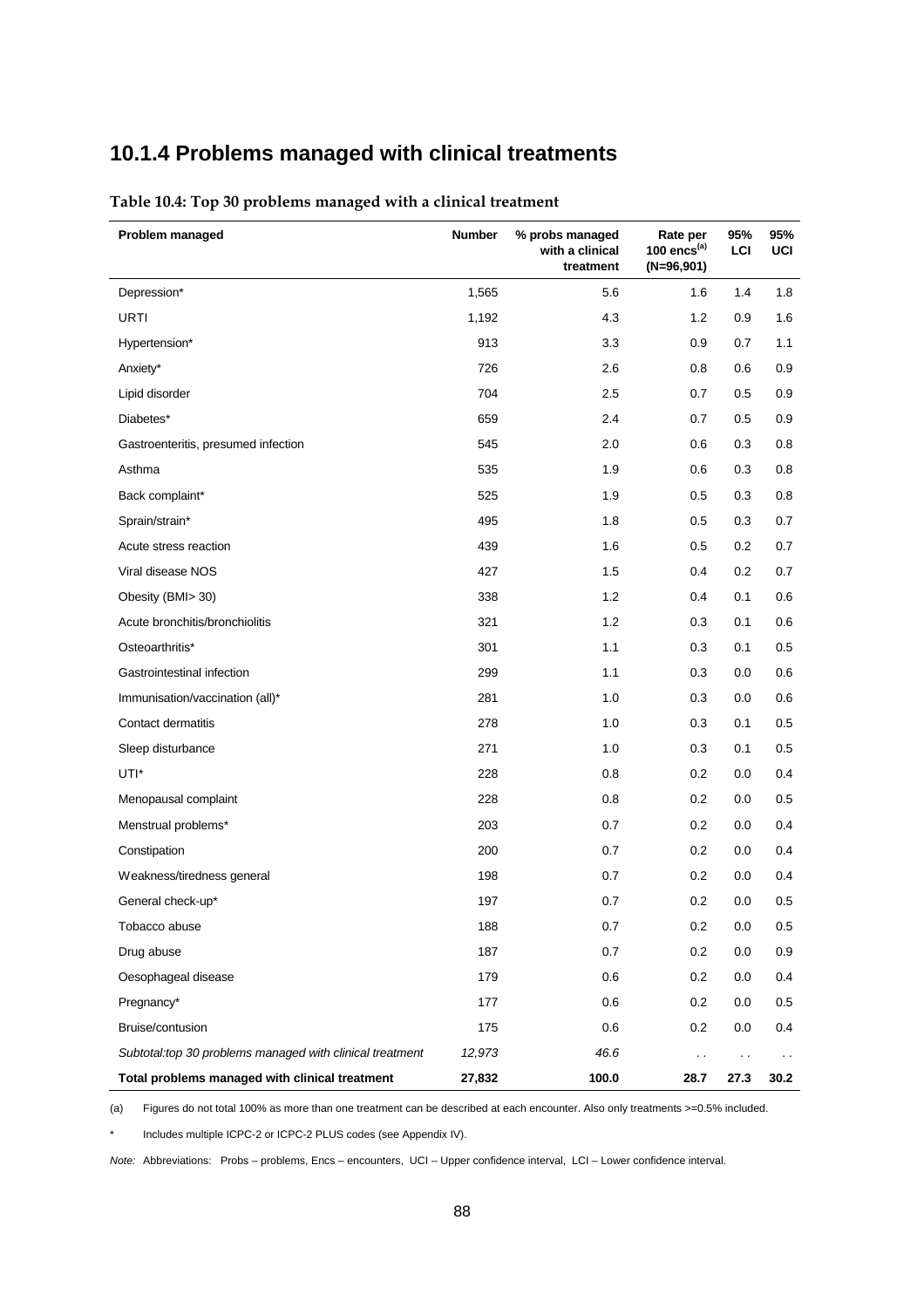A total of 27,832 problems included a clinical treatment as part of their management. The top 30 (Table 10.4) accounted for almost half (47.0%) of all problems for which a clinical treatment was used. The problem most frequently managed was depression (5.6% of problems managed with a clinical treatment), followed by URTI (4.3%), hypertension (3.3%) and anxiety (2.6%).

### **10.1.5 The inter-relationship of a clinical treatment with other variables. Example: Counselling and advice for weight/nutrition**

A clinical treatment of counselling/advice for weight or nutrition was assigned when the GP provided counselling, advice or education about diet, nutrition or weight management. This group was the second most frequent clinical treatment provided, accounting for 8.7% of all clinical treatments across 3,457 encounters. This treatment was given for 3,571 problems managed at these encounters. The majority of patients were female (57.7%), aged 25–64 years. Comparisons to the total dataset indicate that the proportion of patients who were female is normal; however, the age distribution for patients receiving weight/nutrition counselling is not ,with patients in the 25–64 age group being over-represented.

Rates for RFEs are presented as a rate per 100 encounters where counselling/advice for weight/nutrition occurred, while problems managed, prescriptions, other treatments, pathology and imaging, and referrals are presented as rates per 100 problems managed.

#### *Reasons for encounter*

A total of 6,029 reasons for encounter were described at a rate of 174.4 per 100 encounters by patients who received weight/nutrition counselling. This is notably higher than that of the total dataset (146.3). Similarly, the number of problems managed at these encounters was higher in this group than across all encounters.

Patients within this sub-group most commonly presented to the GP for test results (12.6 per 100 encounters where counselling and advice for weight/nutrition was given), cardiac check-ups, abdominal pain and diarrhoea.

#### *Problems managed*

Counselling for weight/nutrition was given for problems and disorders where weight and diet are important in the treatment of the condition. Some of the problems reflect the growing incidence of life-style related health problems, while others, such as gastrointestinal problems, may have been either caused or managed by dietary factors.

Problems most commonly managed when weight/nutrition counselling was provided were lipid disorders (14.8), diabetes (9.7) and hypertension (7.4). The weight of the patient was itself considered the problem for both obese (8.7) and overweight (4.3) patients. Gastrointestinal problems managed included gastroenteritis (5.9) and gastrointestinal infections (3.8) as well as constipation (3.4).

#### *Prescriptions*

Pharmacological treatments given together with the counselling and advice were varied, reflecting the range of problems under management. Overall, prescribing rates for problems concurrently managed with weight/nutrition counselling were less (48.4) than those for all problems managed. Medications classified as other CVS drugs (including lipid-lowering agents) were most frequently prescribed (5.0 per 100 problems managed), antihypertensives (4.5) and hypoglycaemic medications (3.9). Various digestive treatments such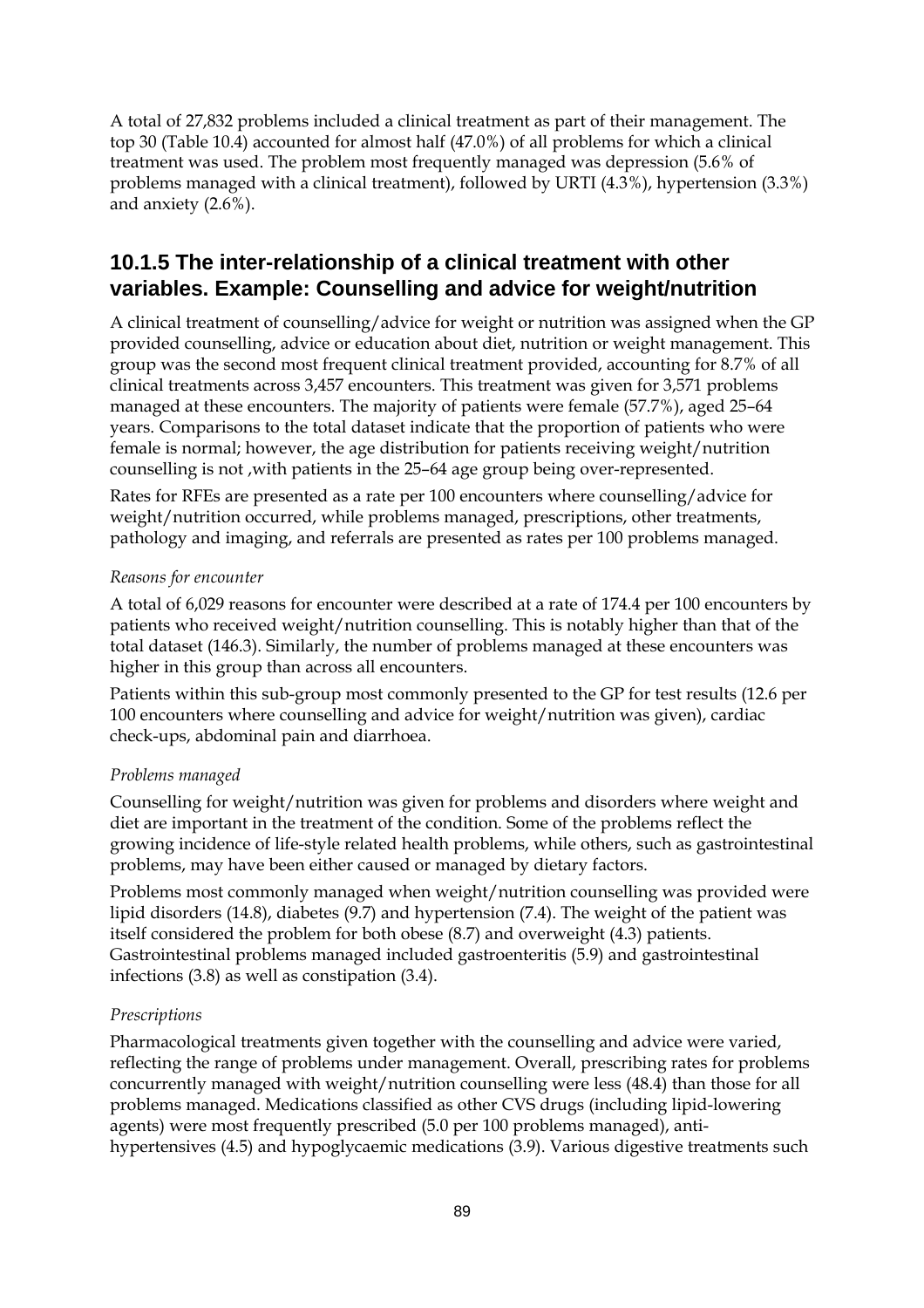as anti-diarrhoeals (2.7) and laxatives (2.3) appeared in the most frequent medications, with a small number of anti-obesity drugs (1.6). Herbal remedies and dietary agents were classified as 'miscellaneous' and these were prescribedat a rate of 2.5 per 100 problems treated with weight/nutrition advice.

#### *Other treatments*

As well as advice about their weight/diet, some patients at these encounters were advised about exercise (16.1), general treatment (3.4), life-style (1.7) and alcohol (1.3).

#### *Referrals, tests and investigations*

Referrals for patients receiving counselling for weight/nutrition (4.7) were less frequent than average. Most common referrals included those to dietitians (1.2) and gastroenterologists (0.6).

Pathology was ordered at a rate of 28.3 per 100 problems managed with weight/nutrition counselling. This was higher than pathology rates for all problems (17.0 per 100 problems). This high rate is somewhat explained by the relative frequency of the management of problems that are often monitored by pathology (e.g. lipid disorder). Blood tests were ordered relatively often at these encounters, chemistry tests being most common (20.0 per 100 problems managed).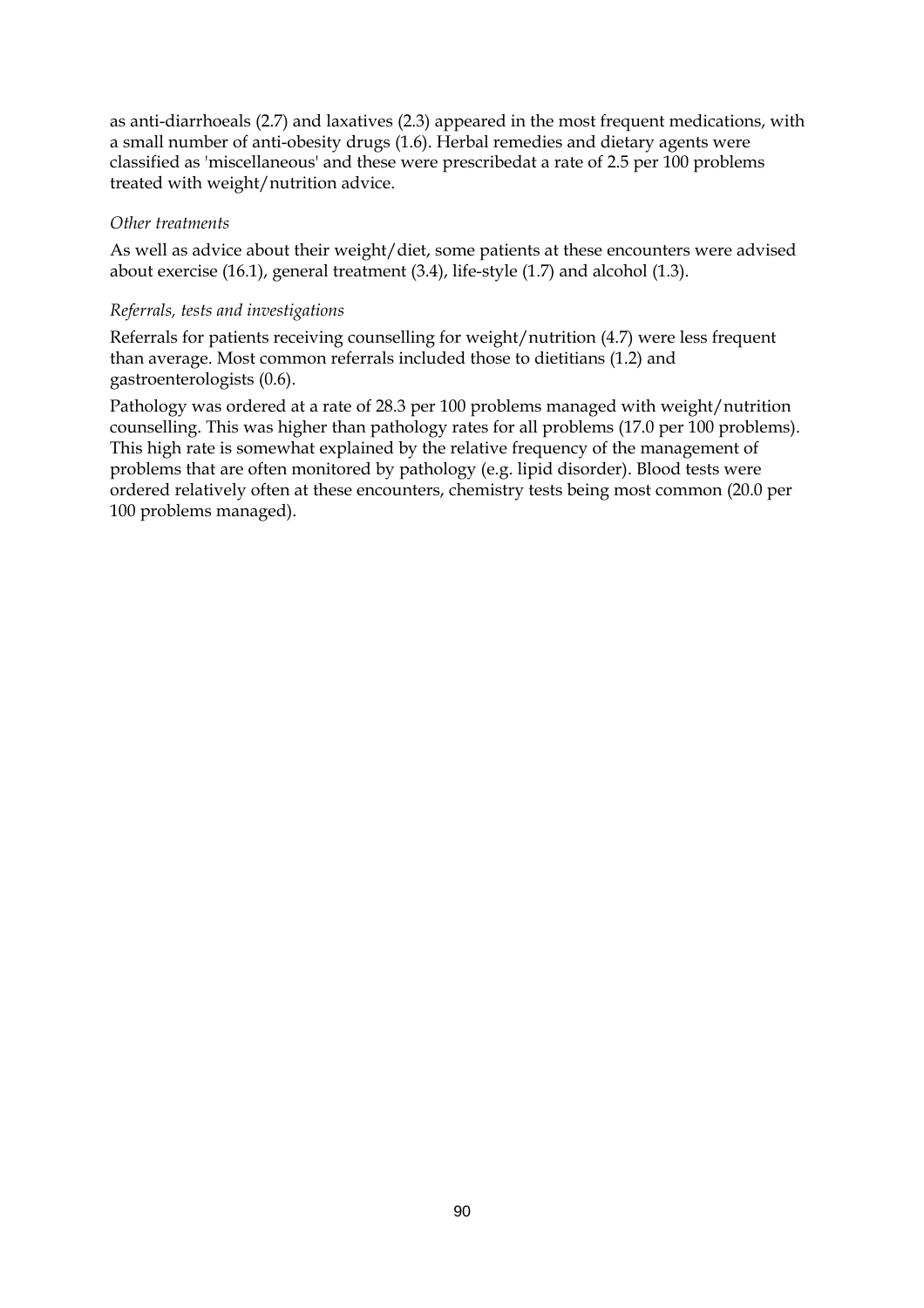

**Figure 10.2: Inter-relationship of counselling with other variables. Example: Counselling and advice for weight/nutrition**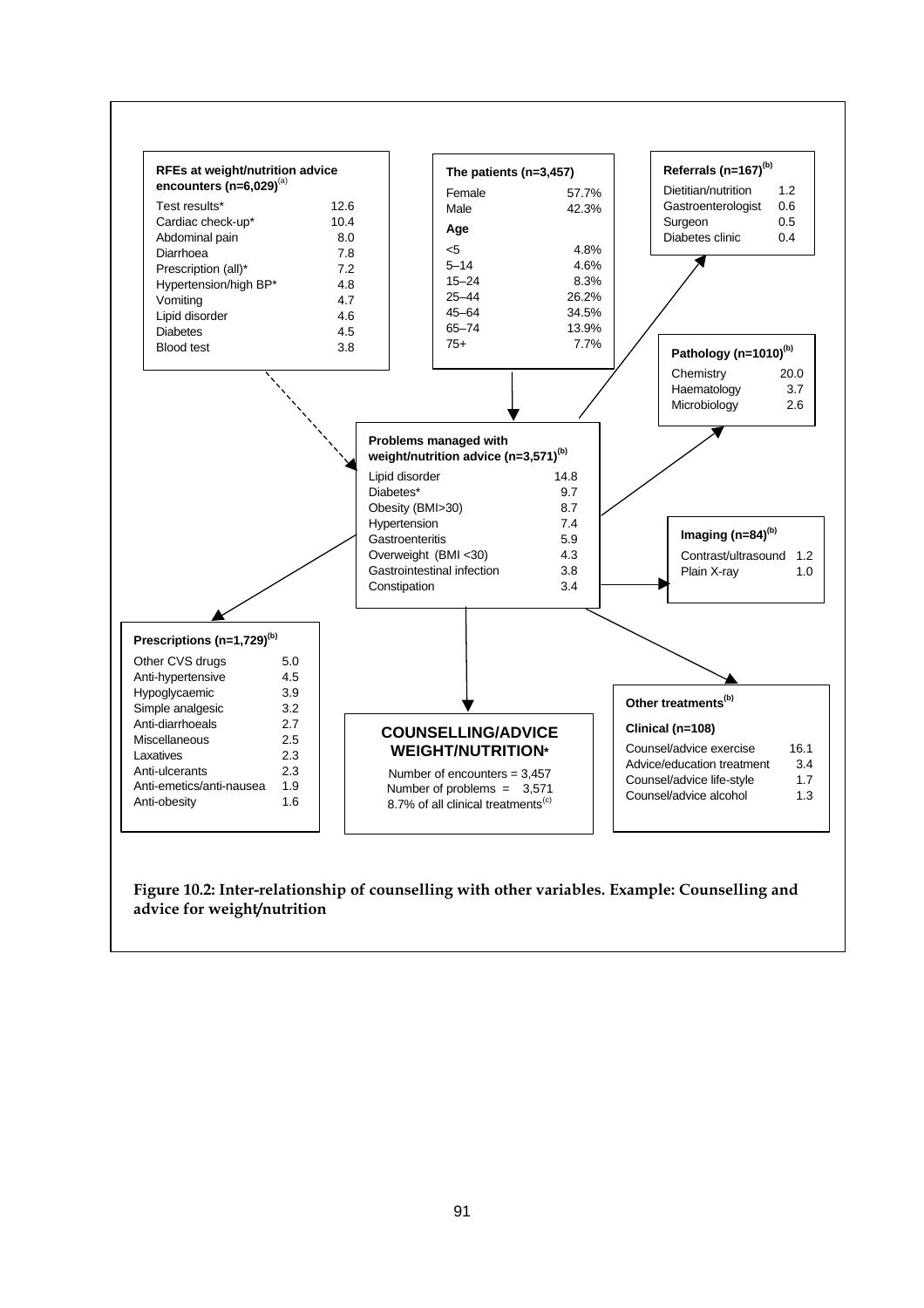## **10.2 Procedural treatments**

## **10.2.1 Number of procedures at encounter**

Procedural treatments included therapeutic actions undertaken by the GP, with some diagnostic procedures also described in this Chapter. ICPC-2 level codes were grouped across chapters for this analysis due to small numbers within each chapter. There were 11,458 procedural treatments, provided at a rate of 11.8 per 100 encounters (Table 10.1). These occurred relatively rarely across consultations, with at least one procedural treatment recorded at 10.8% of encounters. More than one procedural treatment at an encounter was relatively infrequent (0.9% of encounters). Similarly for problems managed, only 7.2% included one procedural treatment in their management, while 92.3% had no procedural treatments (Table 10.5).

| Number of procedural treatments | Number of<br>encs | % of encs | Number of<br>probs | % of probs |
|---------------------------------|-------------------|-----------|--------------------|------------|
| Nil                             | 86,399            | 89.2      | 130,020            | 92.3       |
| One                             | 9,607             | 9.9       | 10,149             | 7.2        |
| Two                             | 849               | 0.9       | 655                | 0.5        |
| Three                           | 31                | < 0.1     |                    |            |
| Four or more                    | 15                | < 0.1     |                    |            |
| <b>Total</b>                    | 96,901            | 100.0     | 140,824            | 100.0      |

**Table 10.5: Number of procedural treatments provided**

*Note:* Abbreviations: Encs – encounters, Probs – problems managed.

## **10.2.2 Age–sex specific rates of procedures**

For all age groups except infants, males received relatively more procedural treatments than females. This difference was especially marked in young adults 15–24 years and may reflect higher injury rates for males in this age group (Figure 10.3). Overall, the rate of procedural treatments increased with age, in contrast to clinical treatments which were less frequent in the older age groups.

## **10.2.3 Most frequent procedures**

The most common procedural treatment was excision or removal of tissue, (including destruction, debridement or cauterisation). It accounted for 6.5% of all non-pharmacological treatments and occurred at a rate of 2.8 per 100 encounters (see Table 10.6). This was followed by dressing, compressing or applying pressure (2.0 per 100 encounters). Physical medicine or rehabilitation (including physiotherapy, massage and therapeutic exercises) occurred at a rate of 1.8 per 100 encounters, and accounted for 4.2% of all procedures. Other therapeutic procedures included applying, removing and repairing casts or prosthetic devices (1.0 per 100 encounters) anddraining of fluids(1.0 per 100 encounters).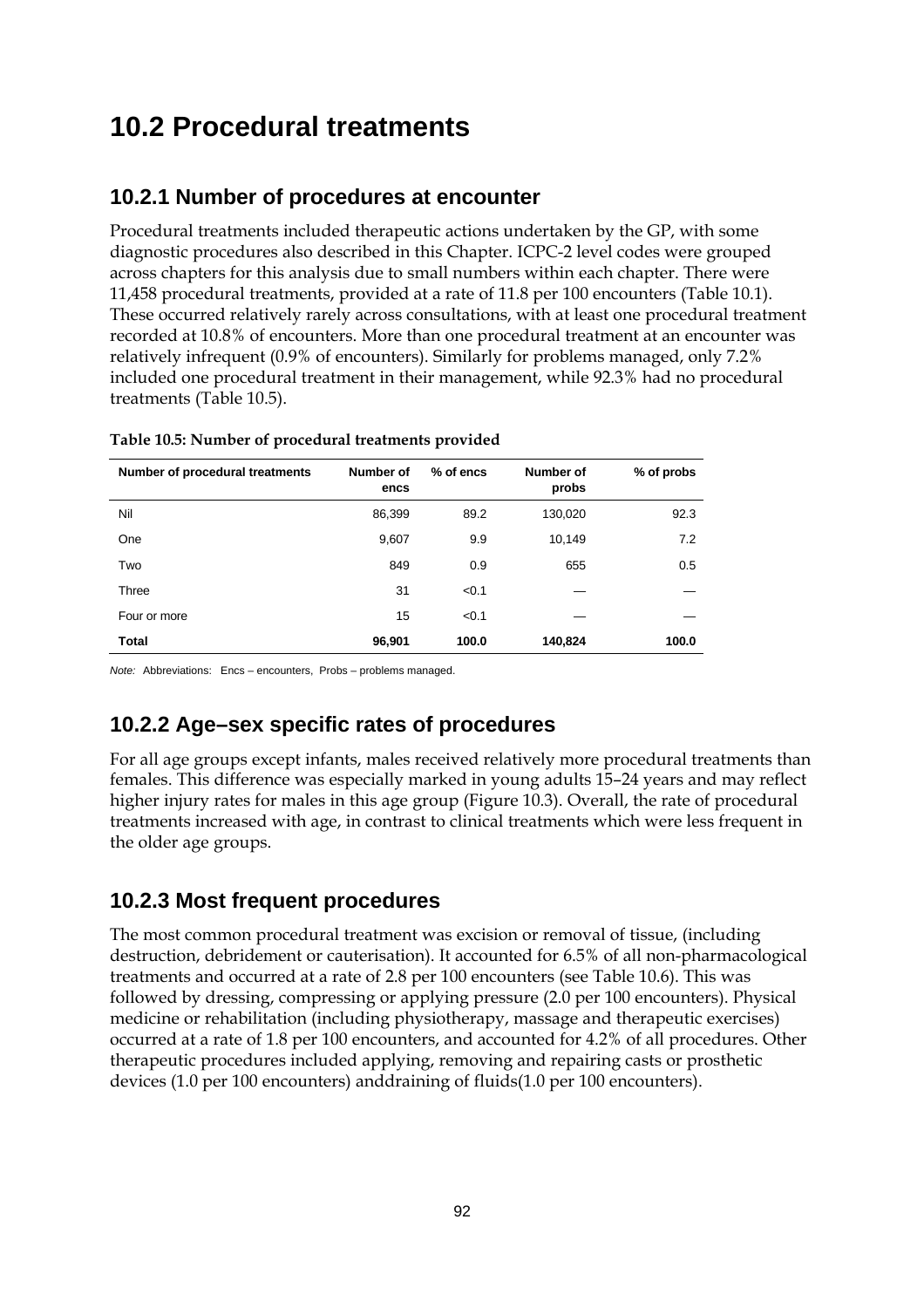Diagnostic procedures undertaken included taking of Pap smears, glucose tests, physical function tests such as peak flow readings and a small number of endoscopies and electrocardiograms undertaken by GPs themselves. (Note that the majority of diagnostic tests were ordered and are described in Chapter 12-Investigations.)



## 10.2.4 Problems managed with a procedural treatments

A total of 10,804 problems involved a procedural treatment in their management. The top 30 problems accounted for 64.7% of all problems for which a procedure was used. These problems were commonly associated with skin complaints, injuries of various types, musculoskeletal problems and some chronic complaints such as osteoarthritis, diabetes and asthma (Table 10.7).

The problems most frequently managed with a procedural treatment were solar keratosis/ sunburn (6.2% of problems managed by a procedural treatment), followed by lacerations and cuts  $(5.9\%)$ , sprains and strains  $(4.9\%)$ , ear wax  $(4.4\%)$  and warts  $(4.2\%)$ . It appears that the types of procedures that GPs undertake are of a relatively minor nature. While GPs in rural areas may undertake more complex procedural treatments, most appear to undertake major procedures rarely (Table 10.6).

 $1.1$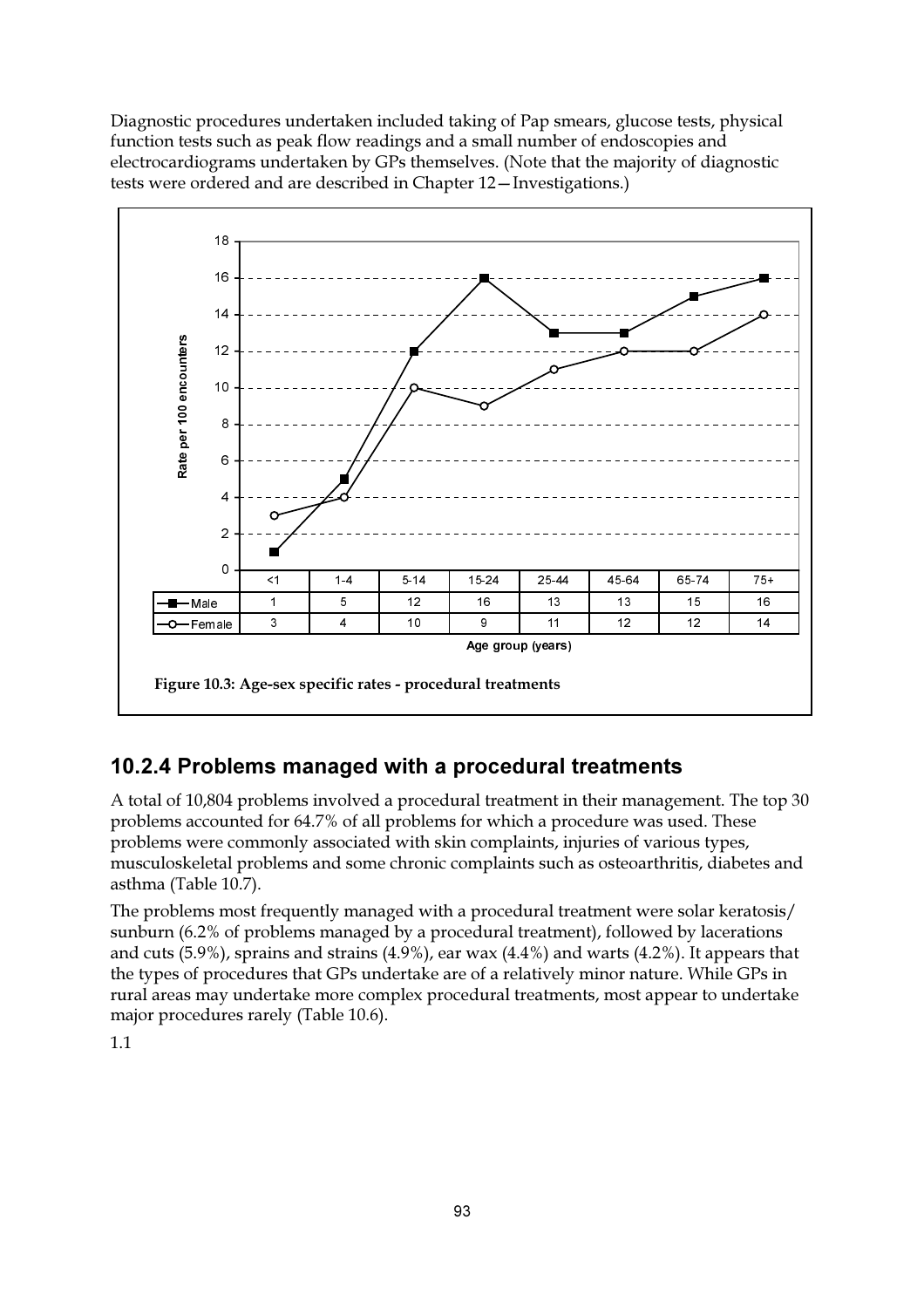| Table 10.6: Most frequent procedural treatments |  |
|-------------------------------------------------|--|
|                                                 |  |

| <b>Treatment</b>                                                         | <b>Number</b> | % of non-<br>pharm<br>treatments | Rate per 100<br>encs <sup>(a)</sup><br>$(N=96,901)$ | 95% LCI | <b>95% UCI</b> |
|--------------------------------------------------------------------------|---------------|----------------------------------|-----------------------------------------------------|---------|----------------|
| Excision/removal tissue/biopsy/destruction/<br>debridement/cauterisation | 2,712         | 6.5                              | 2.8                                                 | 2.6     | 3.0            |
| Dressing/pressure/compression/tamponade                                  | 1,941         | 4.6                              | 2.0                                                 | 1.8     | 2.2            |
| Physical medicine/rehabilitation                                         | 1,758         | 4.2                              | 1.8                                                 | 1.3     | 2.4            |
| Repair/fixation-suture/cast/prosthetic device<br>(apply/remove)          | 978           | 2.3                              | 1.0                                                 | 0.9     | 1.2            |
| Incision/drainage/flushing/aspiration/removal<br>body fluid              | 965           | 2.3                              | 1.0                                                 | 0.9     | 1.1            |
| Other therapeutic procedures/surgery NEC                                 | 839           | 2.0                              | 0.9                                                 | 0.2     | 1.6            |
| Pap smear                                                                | 553           | 1.3                              | 0.6                                                 | 0.3     | 0.9            |
| <b>Electrical tracings</b>                                               | 385           | 0.9                              | 0.4                                                 | 0.2     | 0.6            |
| Local injection/infiltration                                             | 291           | 0.7                              | 0.3                                                 | 0.0     | 1.6            |
| Test; glucose                                                            | 276           | 0.7                              | 0.3                                                 | 0.0     | 0.6            |
| Physical function test                                                   | 276           | 0.7                              | 0.3                                                 | 0.0     | 0.6            |
| Pregnancy test                                                           | 159           | 0.4                              | 0.2                                                 | 0.0     | 0.4            |
| Urine test                                                               | 137           | 0.3                              | 0.1                                                 | 0.0     | 0.7            |
| Diagnostic endoscopy                                                     | 69            | 0.2                              | 0.1                                                 | 0.0     | 0.9            |
| Other diagnostic procedures                                              | 34            | 0.1                              | 0.0                                                 | 0.0     | 0.8            |
| Instrumentation/catheterisation/intubation/<br>dilation                  | 30            | 0.1                              | 0.0                                                 | 0.0     | 0.5            |
| Subtotal: most frequent procedural treatments                            | 11,403        | 27.3                             |                                                     |         |                |
| <b>Total non-pharmacological treatments</b>                              | 41,839        | 100.0                            | 43.1                                                | 41.3    | 45             |

(a) Figures do not total 100% as more than one treatment can be described for each problem.

*Note:* Abbreviations: Non-pharm – non-pharmacological, Encs – encounters, UCI – Upper confidence interval, LCI – Lower confidence interval.